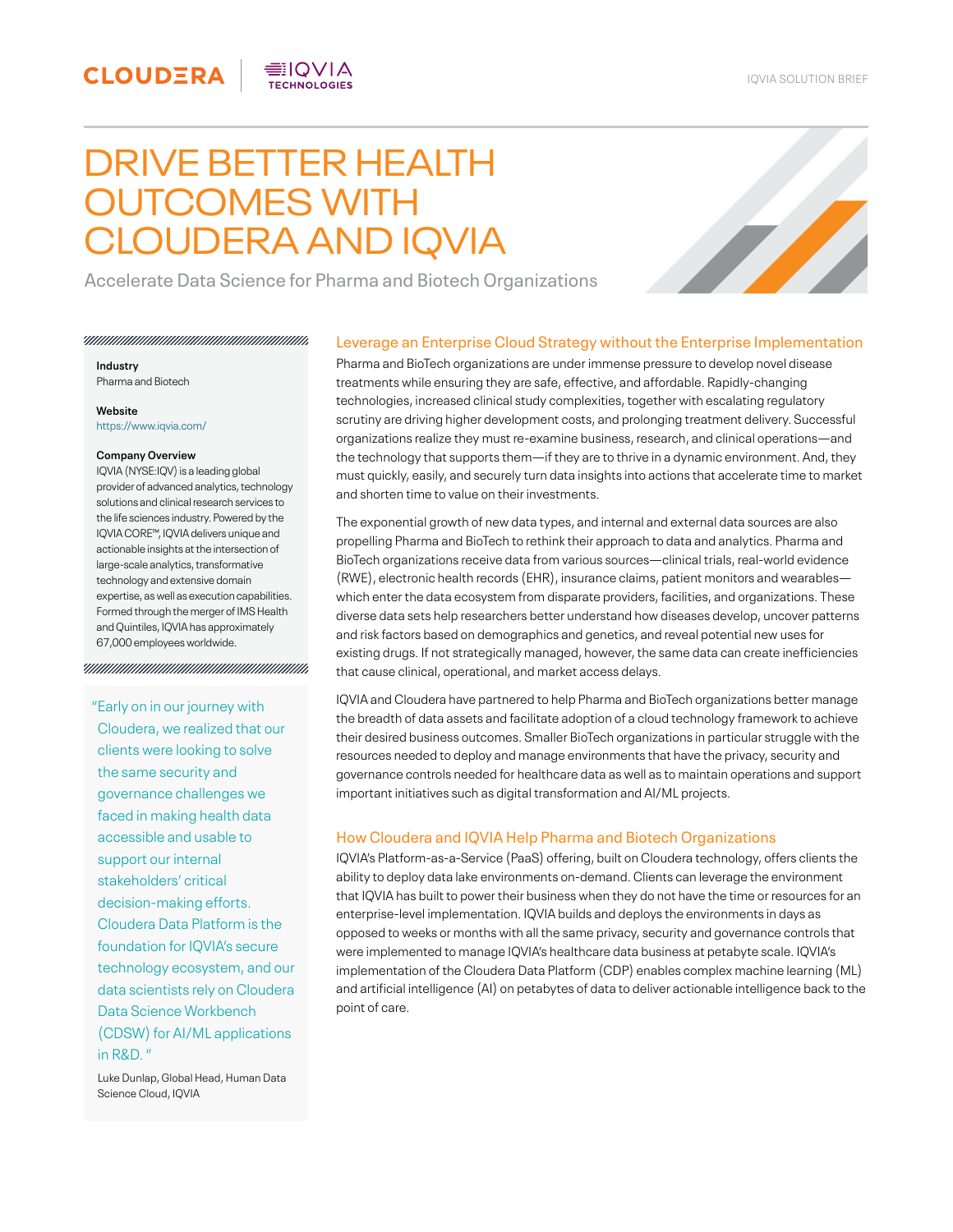With IQVIA's PaaS environment built on Cloudera, Pharma and Biotech organizations can link clinical and business knowledge with data and analytics expertise to drive patient-level insights and operational decision making in a dynamic environment.

The key use cases below demonstrate how IQVIA builds on strengths in data engineering, batch and stream processing, data warehousing, BI/Data visualization and AI/ML combined with IQVIA's PaaS ecosystem with security and governance to enable innovation for clients.

| <b>USE CASE</b>                                                    | <b>DETAILS AND CUSTOMER EXAMPLES</b>                                                                                                                                                                                                                                                                                                                                                                                                                                                                                                                                                                                                                                                                                                                                                                                                                                                                                                                                                    |
|--------------------------------------------------------------------|-----------------------------------------------------------------------------------------------------------------------------------------------------------------------------------------------------------------------------------------------------------------------------------------------------------------------------------------------------------------------------------------------------------------------------------------------------------------------------------------------------------------------------------------------------------------------------------------------------------------------------------------------------------------------------------------------------------------------------------------------------------------------------------------------------------------------------------------------------------------------------------------------------------------------------------------------------------------------------------------|
| Outsourced Data Lake                                               | Customers have data that they want to make more accessible and usable to their internal stakeholders, but struggle with making<br>data uniform or creating-fit-for-purpose assets their data science teams can use to drive innovation and research. Building data lake<br>environments can be large, expensive, multi-year initiatives, and smaller companies do not have the resources, budget or time for<br>large-scale implementations. IQVIA can help with data engineering to create custom clusters for specific services, data<br>warehousing with dynamic scaling options, machine learning to run data science and ML workloads, as well as privacy and security.                                                                                                                                                                                                                                                                                                            |
| Data Hub and Engineering                                           | Create custom clusters with specific services for transient and long-running clusters.                                                                                                                                                                                                                                                                                                                                                                                                                                                                                                                                                                                                                                                                                                                                                                                                                                                                                                  |
| COVID-19 Research Platform with<br>IQVIA Longitudinal Patient Data | One government healthcare agency wanted to make IQVIA longitudinal patient prescription and claims data available to<br>researchers for COVID-19 studies in a secure environment. Requirements were no data egress or downloading of data by<br>researchers, and the environment needed to be taken down when the research project was complete. IQVIA allows the researchers<br>to run cohorts and create extracts on the IQVIA longitudinal patient data, move it into a private, IQVIA-managed cloud environment,<br>access and run models on the data utilizing available data science tools, and when the project is complete the environment would<br>be taken down and all information was destroyed. This allowed the agency to leverage the protected environment, data privacy,<br>governance, security controls, and data science tools IQVIA has already built instead of starting from scratch or managing the<br>environment themselves.                                  |
| R&D Data Science Collaboration<br>on Clinical Trial Site Capacity  | IQVIA's R&D data science team is partnering with a top five pharma organization on ML algorithms to predict site capacity<br>for supporting clinical trials. The teams are working with highly protected data from both organizations in the private cloud<br>managed by IQVIA. This ensures a confidential, secure environment for the data science teams while new intellectual property<br>is generated on the algorithms that can be used by both organizations, which can collaborate on the same data in a protected,<br>IQVIA-managed environment.                                                                                                                                                                                                                                                                                                                                                                                                                               |
| <b>Understanding Consumer</b><br>Patterns of Behavior              | An online publisher of news and information pertaining to human health and well-being wanted to better understand the<br>profiles and characteristics of their audience, plus the actions they were taking before and after visiting the publisher's websites.<br>IQVIA hosts the company's site traffic data and has a solution to bridge data between claims and the site to look for patterns in<br>consumer behavior. The customer wanted to know if they are influencing prescription fills and refills, doctor's visits and more,<br>and the success of their campaigns modeled in the follow-on prescription activity. The customer has gained a secure environment<br>and leverages IQVIA's ability to anonymize and link data without risk of reidentification.                                                                                                                                                                                                                |
| PHI/PII Environment                                                | Some clients have a short-term need for a PHI-secure environment to host data so they can run analytics, but their internal<br>IT team cannot provide the environment to protect sensitive data. IQVIA can deploy the data science platform environment<br>and ensure that protected data remains secure in the public cloud while giving the customer access through data science tools<br>available in the platform.                                                                                                                                                                                                                                                                                                                                                                                                                                                                                                                                                                  |
| ML on Granular Data to Increase<br>Sales Effectiveness             | To increase sales rep effectiveness, one customer wanted to utilize AI/ML to suggest a "next best visit" that leverages granular data.<br>IQVIA utilized a cloud platform to generate anonymized/synthetic data for the client to train their models on, then ran the models on<br>an internal cloud and provided the results back to the customer. The client's data science team now accesses granular Rx data at<br>4 billion data points for its therapy team instead of under 200,000 without the IQVIA-delivered data. Sales rep performance has<br>improved with the AI/ML recommendations loaded into the customer's CRM.                                                                                                                                                                                                                                                                                                                                                       |
| Data-As-A-Service                                                  | Customers often need to gain consistent global insights with a common structure to manage national and sub-national<br>sales assets (and other IQVIA assets). They also need centralized, usable data across their business delivered in the cloud.<br>IQVIA Data-as-a-Service (DaaS) centralizes and harmonizes data structure across production data assets in the IQVIA Global<br>Data Model (GDM)—the enterprise data model covering IQVIA's R&D, real-world and commercial data assets. DaaS also provides<br>cloud hosting and delivery solutions tailored to customers' cloud maturity. IQVIA can connect to customer's internal BI solution,<br>host on the IQVIA cloud, and push to the clients' private clouds, or deliver through IQVIA traditional analytic solutions. Customers<br>see reduced delivery time with quicker access to standardized data, a single data repository across user groups, and reduced<br>costs and overhead with centralized global data assets. |

IQVIA supports the above client use cases through its managed PaaS offering by deploying cloud environments that mirror IQVIA's global private cloud. The technology in the IQVIA PaaS offering supports IQVIA's 2500 data scientists and staff to run advanced analytics and AI/ML applications across R&D, real world and commercial business lines.